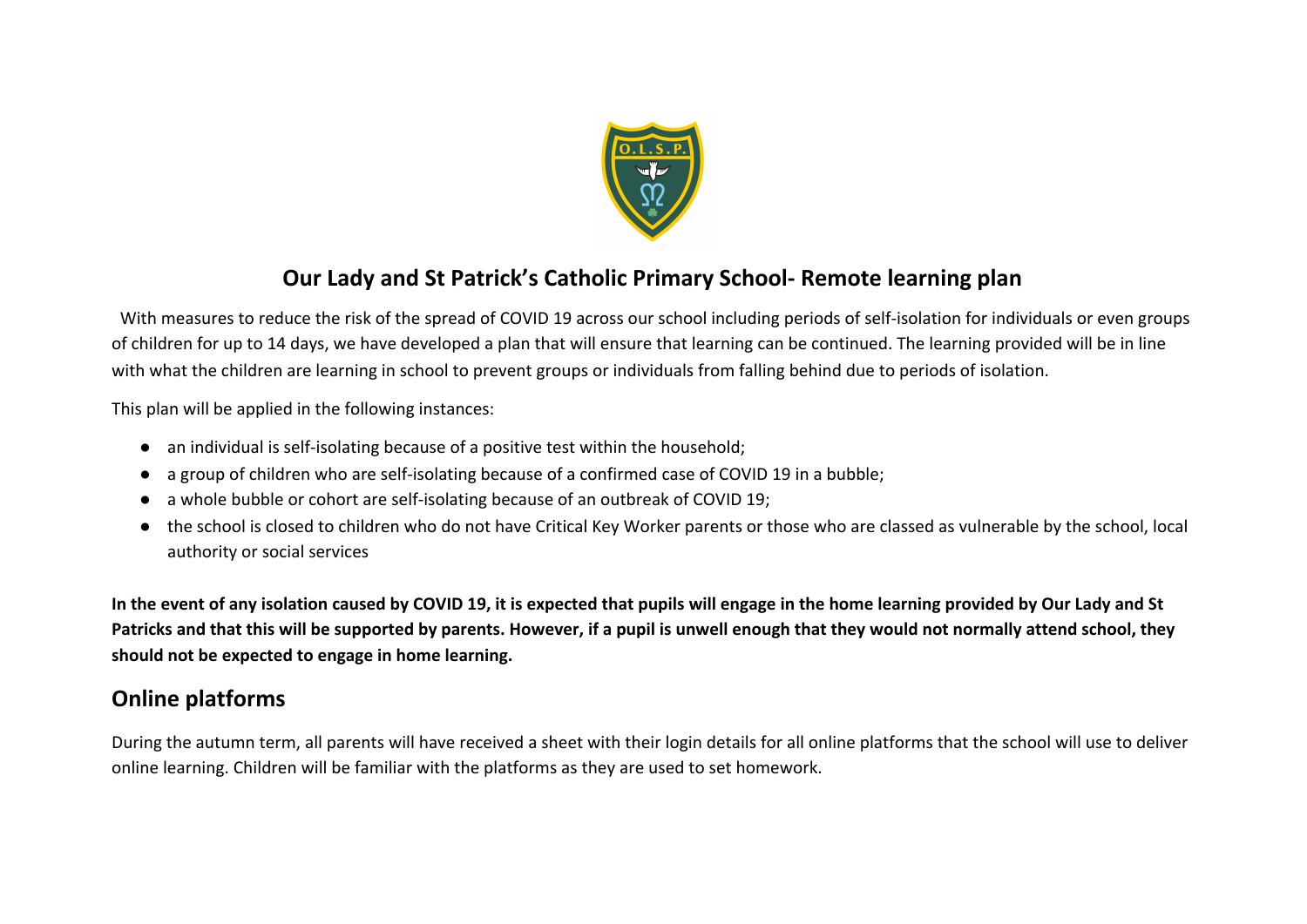Google Classroom: Google Classroom will be the online platform in which all home learning will be set. Teachers will upload assignments which children can access. It will be clear whether work can be completed online or needs to be done on paper. Photos of the work can then be uploaded to the platform. Teachers will be able to see when the learning has been done and will be able to offer direct feedback. Learning will be differentiated to ensure all children can make progress.

IXL and Times Table Rockstars will be used to support the acquisition and retention of basic skills.

Teachers may also upload lesson slides that they will use in class to ensure that children isolating have access to the same content as children in school. The slides will be adapted to support home learning.

Oak Academy: Teachers may set learning using Oak Academy. These lessons are taught on a video by a teacher, and they offer high quality modelling and opportunities for practice of skills. The website also provides access to work relating to the lessons. The Oak Academy learning will reflect the learning being delivered in school so if individuals within a bubble are isolating they will learn the same content as their classmates, meaning that they are not falling behind.

Google Meet: In cases where **whole class bubbles** are isolating, Google Meet will be used to offer timetabled **whole class** 'drop in' sessions where the teacher can provide further support following an on-line lesson or answer any questions the children may have. These sessions will not be possible where individual children are isolating and the teacher is in school teaching the rest of the class.

Home-school communication: Teachers will communicate with all parents within a bubble via email. Parents are able to comment on their child's homework via Google Classroom or can contact teachers directly through their school email address if they have any additional queries around home learning or their child.

## **Resources**

Electronic Devices: All home learning will be set via Google Classrooms and the various platforms described above. This means that all families need access to a device. If for any reason, parents don't have access to an appropriate device (Computer/laptop/tablet) the school could be contacted and the school may be able to provide one on loan. The school will have access to some devices funded by the DFE for qualifying families to access for periods of isolation and will follow government advice about how these are loaned.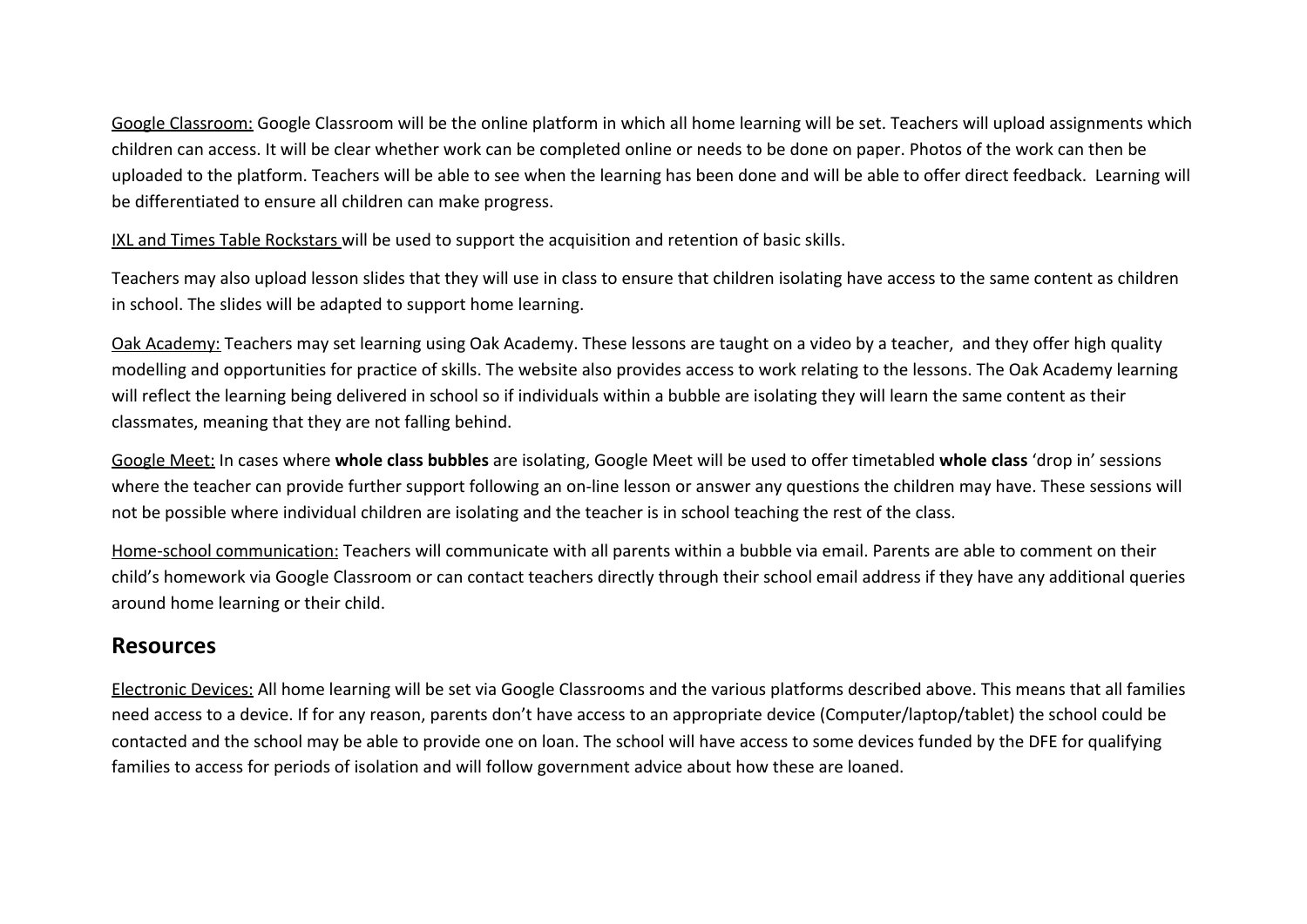Paper/pens/stationary: If for any reasons families are struggling to provide paper/pens etc for home learning, they could contact the school via the class teacher. Provision could be made and arrangements for collection from the school office.

-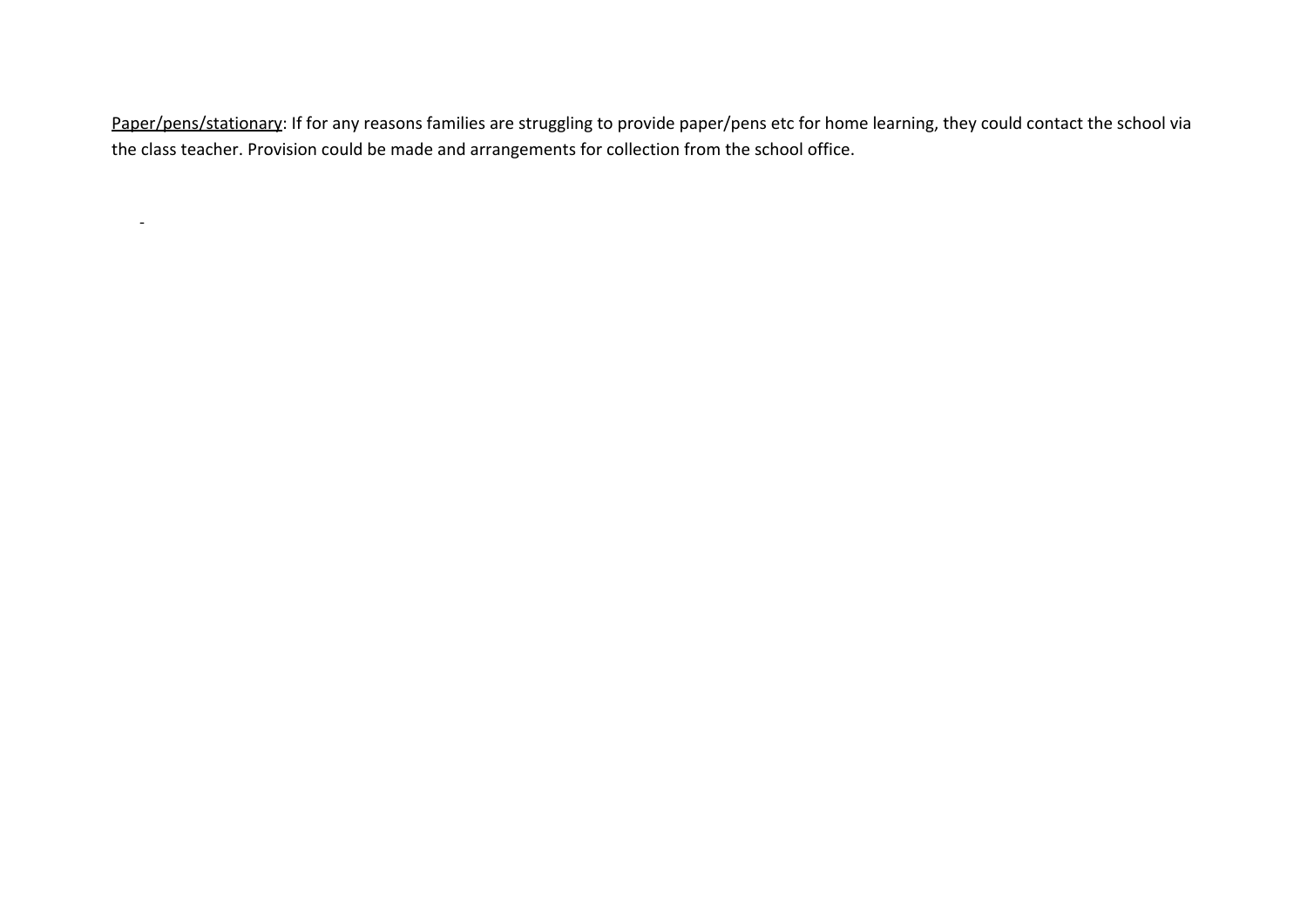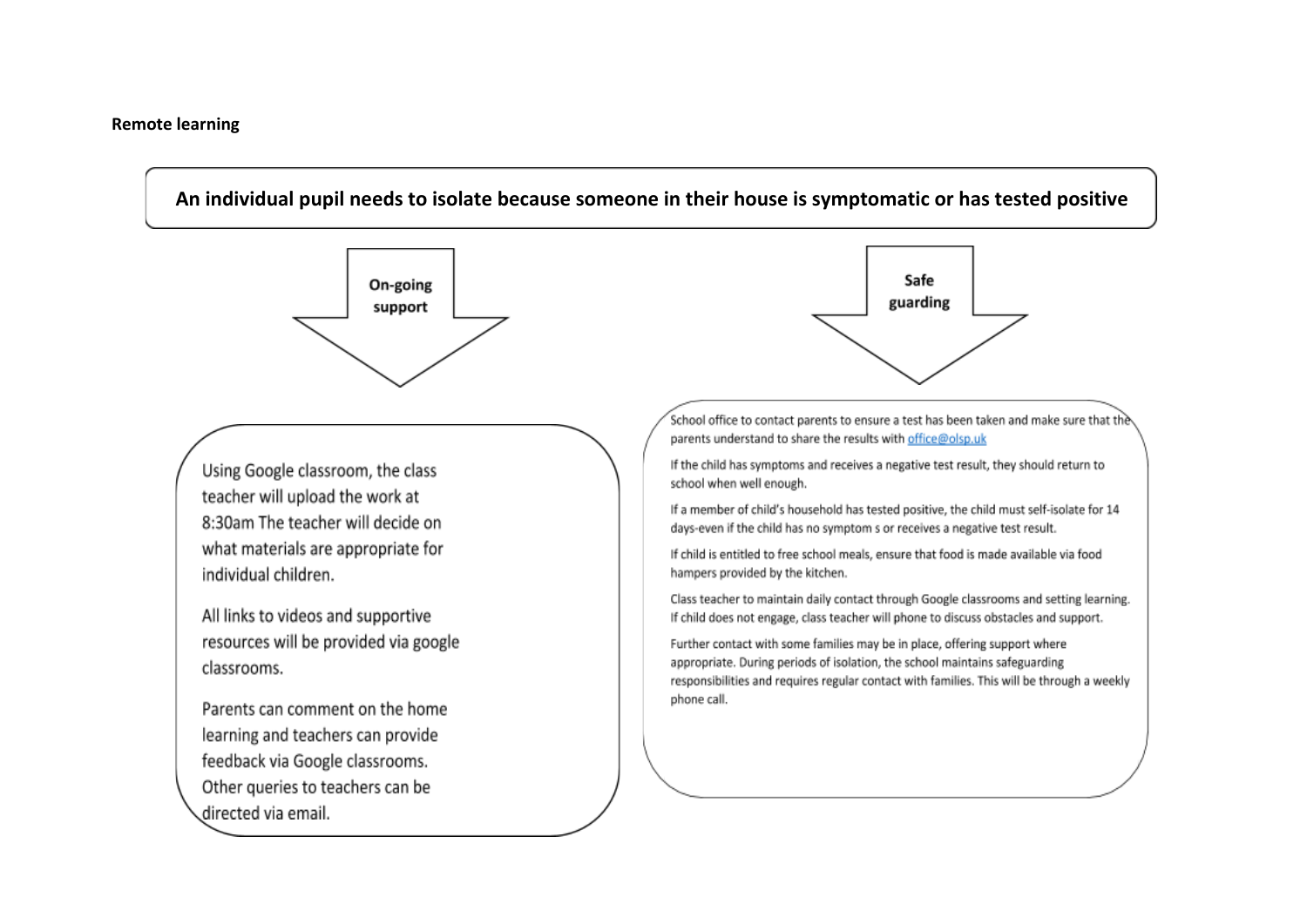



Using Google classroom, the class teacher will upload the work by 8:30am in the morning. The teacher will decide on what materials are appropriate for individual children.

All links to videos and supportive resources will be provided via google classrooms.

Parents can comment on the home learning and teachers can provide feedback via Google classrooms. Other queries to teachers can be directed via email.



School office to contact parents to ensure a test has been taken and make sure that the parents understand to share the results with office@olsp.uk.

If the child has symptoms and receives a negative test result, they should return to school when well enough.

If a member of child's household has tested positive, the child must self-isolate for 14 days-even if the child has no symptom s or receives a negative test result.

If child is entitled to free school meals, ensure that food is made available via food hampers provided by the kitchen.

Class teacher to maintain daily contact through Google classrooms and setting learning. If child does not engage, class teacher will phone to discuss obstacles and support.

Further contact with some families may be in place, offering support where appropriate. During periods of isolation, the school maintains safeguarding responsibilities and requires regular contact with families. This will be through a weekly phone call.